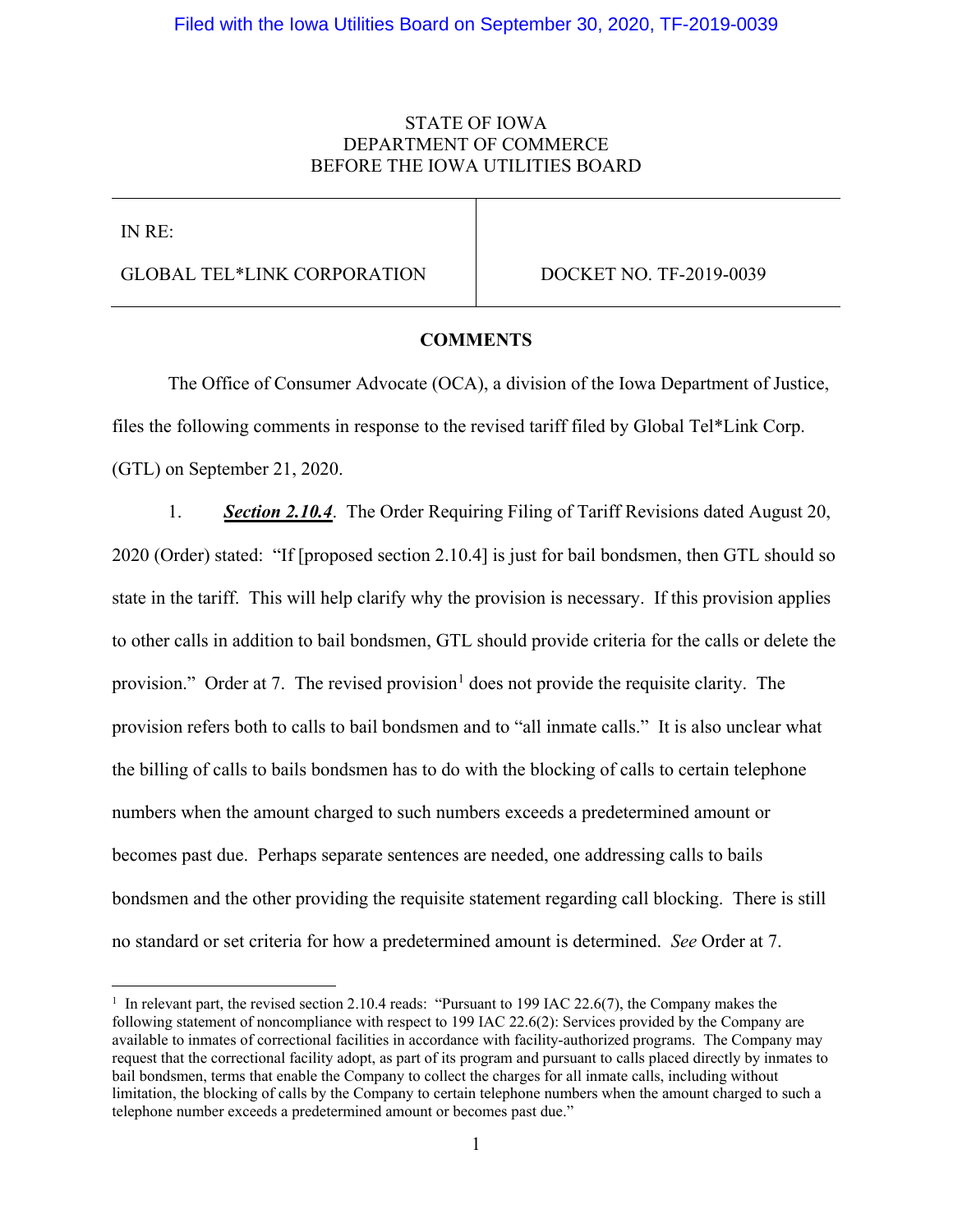## Filed with the Iowa Utilities Board on September 30, 2020, TF-2019-0039

2. *Section 2.11.* OCA continues to suggest the addition of a provision to proposed section 2.11, "Taxes and Fees," stating that GTL will observe the restrictions set forth at 47 C.F.R. §§ 64.2000(b), 64.2000(n), and 64.2007 for intrastate as well as interstate inmate calling. The following language is suggested: "The billing of taxes and fees on intrastate calls will be in accordance with the same restrictions as are required by FCC rules for interstate calls." It is OCA's understanding that the Federal Universal Service Surcharge has no application to intrastate calls. If so, because the Iowa tariff is limited to intrastate calls, the reference to this surcharge should be deleted or at least stated to be inapplicable to intrastate calls. GTL should clarify whether and under what circumstances taxes or fees are assessed at the time when money is deposited to an account, as opposed to the time when calls are placed. The last sentence of the third paragraph of section 3.6 of the proposed tariff, addressing "AdvancePay® Accounts," states: "All payments will be subject to applicable taxes," suggesting that taxes may be assessed at the time when money is deposited to an account.

3. *Sections 3.6 and 3.7.1***.** The Order (at 11) observed that proposed section 3.7.1, "Prepaid Debit Accounts," did not indicate if any balance in the account is refunded to the inmate or back to correctional facility commissary for the inmate when the account expires and suggested that the following sentence in section 3.6, AdvancePay® Account, be added to section 3.7.1: "Any remaining balance in the Account will be refunded to the Customer after deducting any call charges, applicable taxes and transaction fees incurred during the current billing cycle." OCA appreciates the addition of this sentence to section 3.7.1. Both sections 3.6 and 3.71, however, require the customer to request a refund of any unused funds. There is no indication in the tariff that the customer is notified of the need to request a refund when the account is closed

2